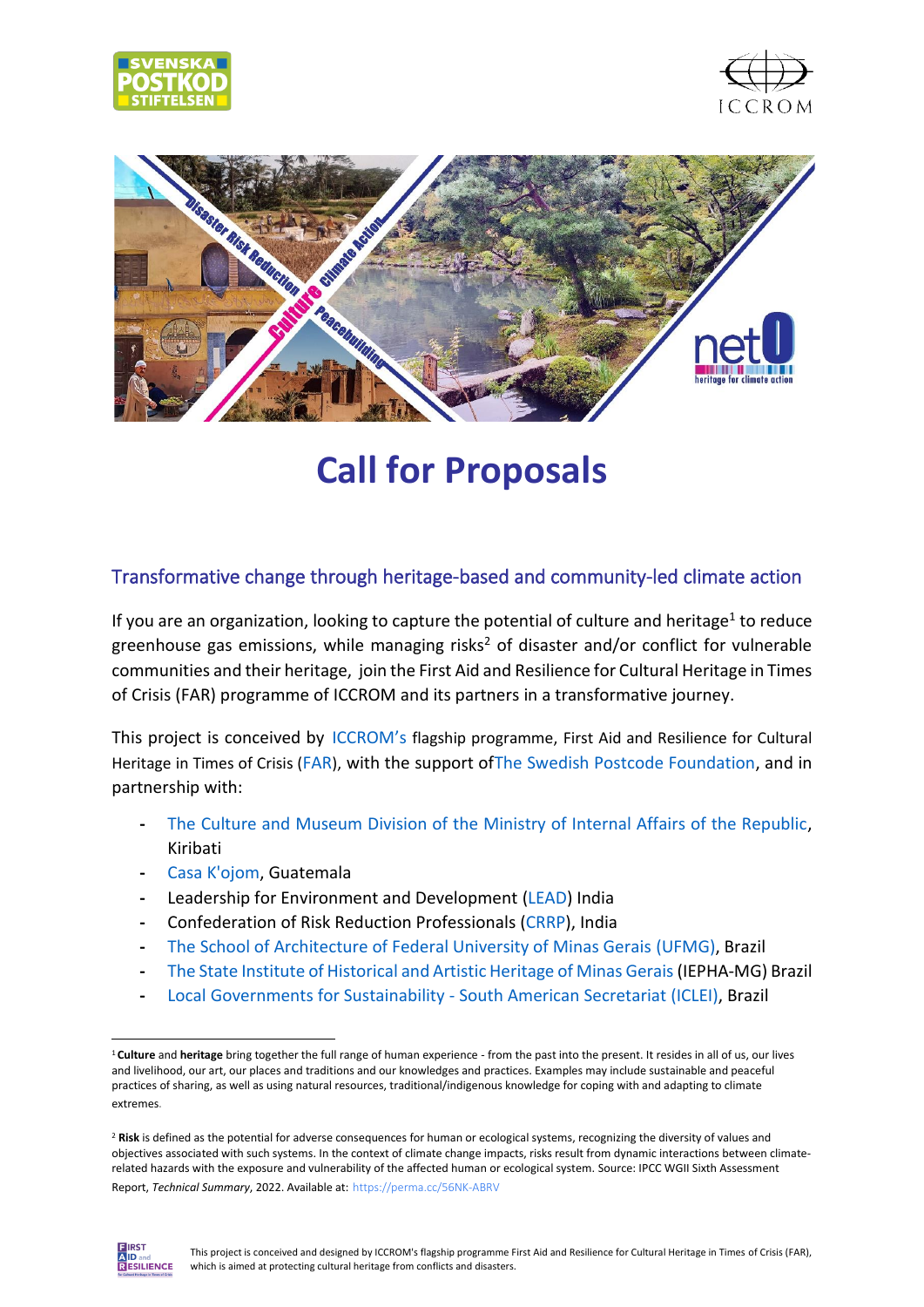



# **What will it involve?**

*Net Zero: Heritage for Climate Action* is an 18-month (July 2022 – 31 December 2023) multilevel capacity development project, which aims to advance culture-based climate adaptation<sup>3</sup>, greenhouse gas reduction/mitigation<sup>4</sup> and enhance preparedness while coping with loss and damage, as well as acting for peaceful and just transitions. **05 host institutions** will lead transformative change at **05 innovation sites** in **05 different regions** suffering from acute environmental stresses, visible in the form of frequent extreme hazard events and/or climate-driven conflicts.

### Project objectives

- 1. Through community-led action at 05 innovation sites, develop a **training prototype** on heritage-based climate action (see application form).
- 2. Identify and field test integrated strategies mitigating climate change and reducing vulnerabilities of people and heritage to climate extremes and associated risks.
- 3. Highlight the **role of culture and heritage** in policies for climate action, disaster risk reduction and peacebuilding.
- 4. Foster greater **inter-agency coordination** and transdisciplinary exchange to mitigate the impacts of the climate emergency
- 5. Encourage the use of indigenous and traditional knowledges to develop strategies for climate action and disaster risk reduction and make just transitions.

<sup>4</sup>**Mitigation** is the lessening of the potential adverse impacts of physical hazards (including those that are human-induced) through actions that reduce hazard, exposure, and vulnerability. In terms of climate change, it is an human intervention to reduce the sources or enhance the sinks of greenhouse gases. Source: IPCC WGII Sixth Assessment Report, *Glossary*, 2022. Available at: https://perma.cc/X375-49EU



<sup>&</sup>lt;sup>3</sup> Adaptation is defined, in human systems, as the process of adjustment to actual or expected climate and its effects to moderate harm or exploit beneficial opportunities. In natural systems, adaptation is the process of adjustment to actual climate and its effects; human intervention may facilitate adjustment to expected climate and its effects. Source: IPCC WGII Sixth Assessment Report, *Technical Summary*, 2022. Available at: https://perma.cc/56NK-ABRV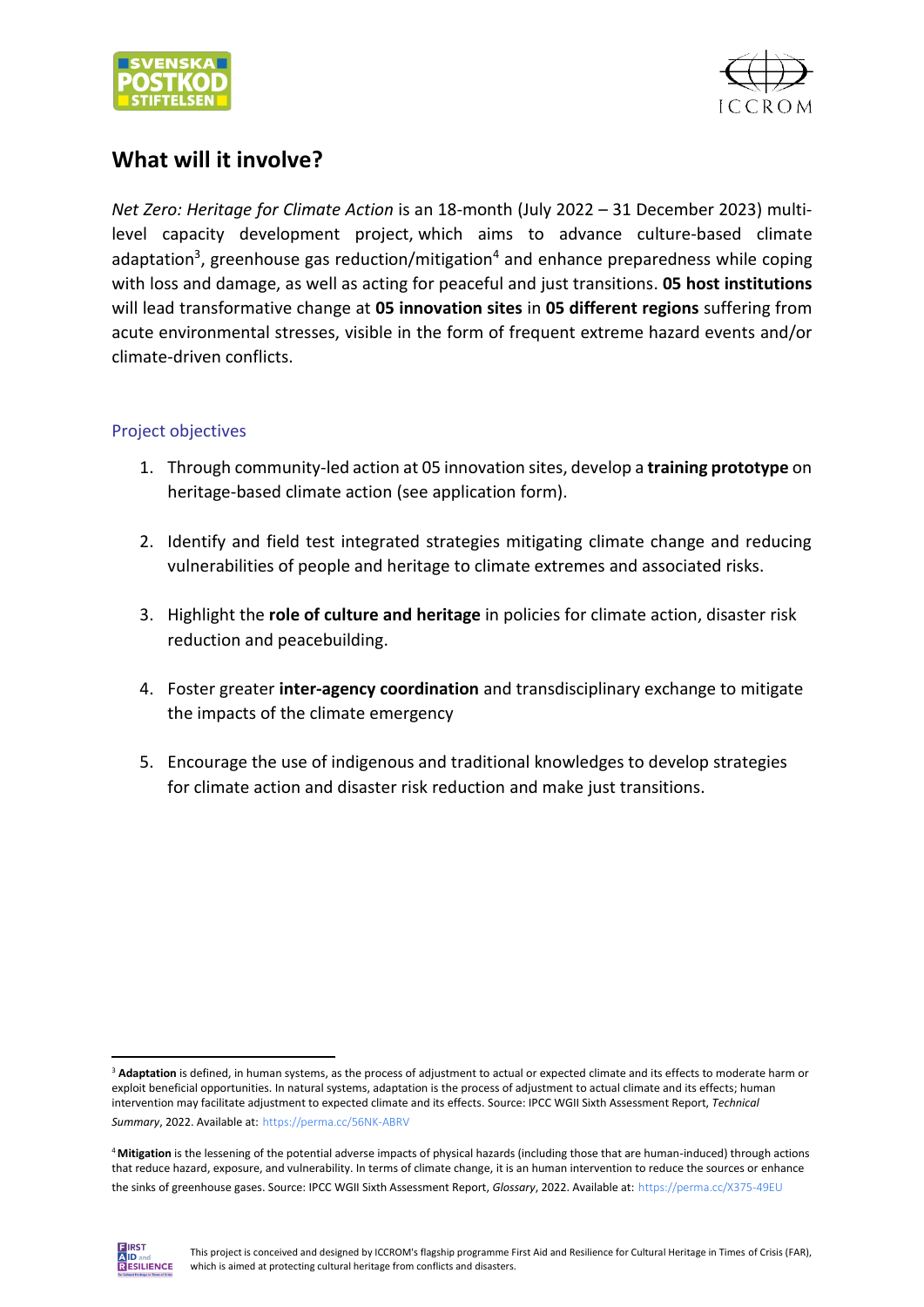



The project will foster an inclusive and participatory action to reduce vulnerability<sup>5</sup> to climate change, safeguard heritage and secure livelihoods of the vulnerable communities, through multisectoral cooperation and integrated action. It will comply fully with the Sustainable Development Goals [\(SDGs](https://www.undp.org/sustainable-development-goals)).

"Any success of adaptation is dependent on the achieved level of mitigation and the transformation to global and regional sustainability outlined in the Sustainable Development Goals (SDGs). Accordingly, adaptation is essential for climate-resilient development."

- IPCC WGII Sixth Assessment Report, 2022.

Through community led action at 05 **1** innovation sites, develop a training prototype on heritage based climate action. Identify and field test integrated

strategies mitigating climate change and reducing vulnerabilities of people and heritage to climate extremes and associated risks.

Highlight the role of culture and heritage in policies for climate action, disaster risk reduction and peacebuilding

Foster greater inter-agency coordination and transdisciplinary exchange to mitigate the impacts of the climate emergency

Encourage the use of indigenous and traditional knowledges to develop strategies for climate action and disaster risk reduction, as well as making just transitions.



Figure explaining how *Net Zero: Heritage for Climate Action* adheres to the [Sustainable Development Agenda 2030.](https://unsdg.un.org/2030-agenda)

<sup>5</sup> **Vulnerability** is defined as the propensity or predisposition to be adversely affected and encompasses a variety of concepts and elements, including sensitivity or susceptibility to harm and lack of capacity to cope and adapt. Source: IPCC WGII Sixth Assessment Report, *Technical Summary*, 2022. Available at: https://perma.cc/56NK-ABRV

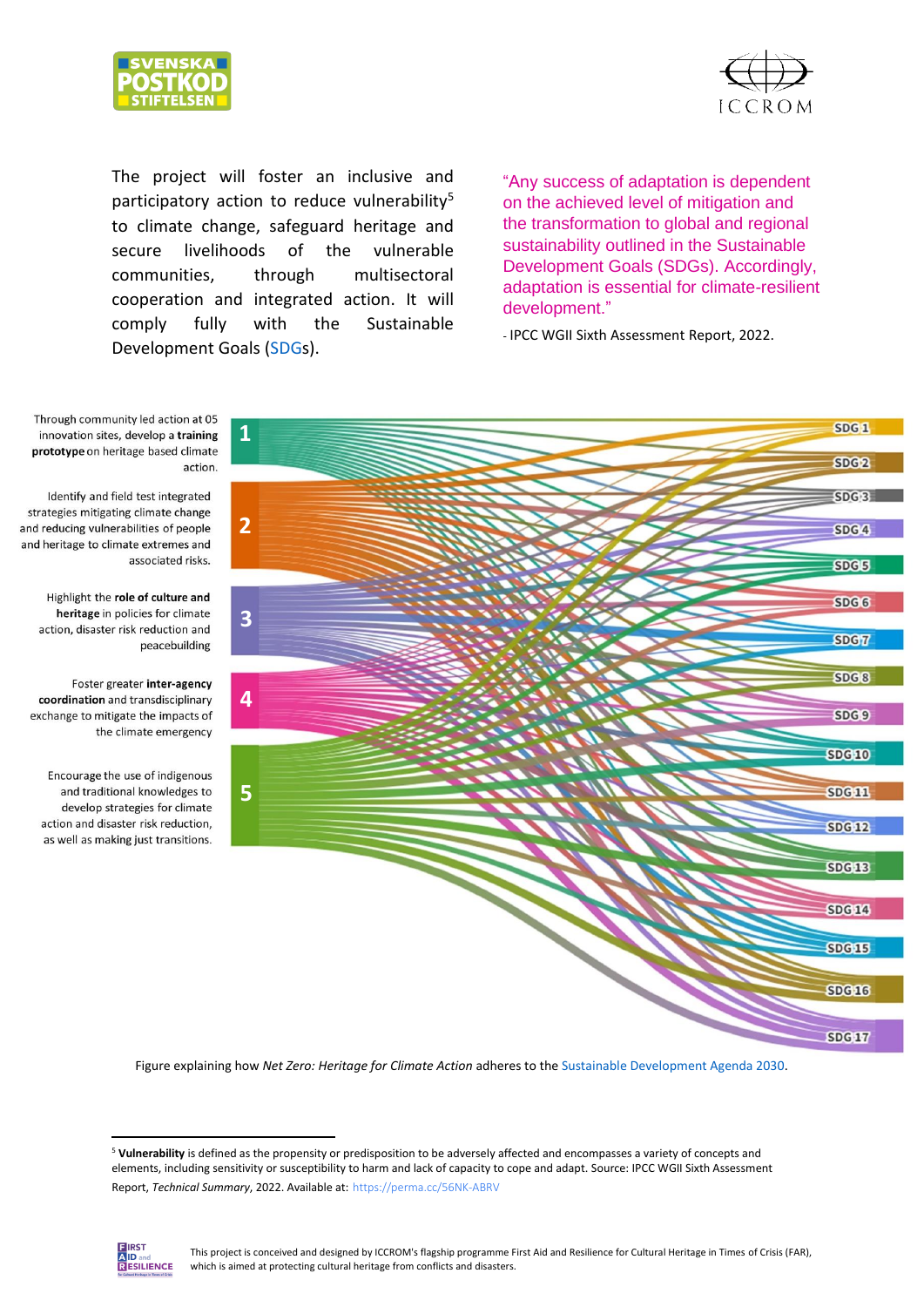



#### The project is comprised of the following four phases:

- − **Phase 1**: Situation Analysis and Data Gathering (July December 2022) Upon selection, teams at innovation sites will receive seed grants to gather oral histories. Working across sectors and using local cultural heritage resources, they will assemble place-specific knowledge on livelihoods, sustainable resource management, as well as coping with climate variability and extremes. The teams will learn to cross-link this information to climate change and variability data.
- − **Phase 2**: 4-week in-person workshop (February 2023) Participants drawn from the respective teams at the 5 innovation sites, will develop mitigation and adaptation strategies for their respective sites. They will enhance their skills for working with cultural bearers and heritage communities, to reduce their vulnerabilities to climate risks. Participants will be given hands-on training for enhancing emergency preparedness for at-risk communities and their local cultural heritage resources, protecting them from climate-driven disasters and/or conflicts.
- − **Phase 3**: Project implementation at five innovation sites (March August 2023) The 5 teams will field-test at least one mitigation or adaptation solution at each innovation site. In this phase, their action will be supported with distance mentoring and seed grants.
- − **Phase 4**: Final symposium (November 2023) This phase will bring together results, as well as insights gained through the work carried out at the innovation sites. The outcomes collected in this phase will be disseminated through an international symposium. A final free to download, open-access publication, will present the case studies of the innovation sites and summarize the proceedings of the symposium and will be released in January 2024.

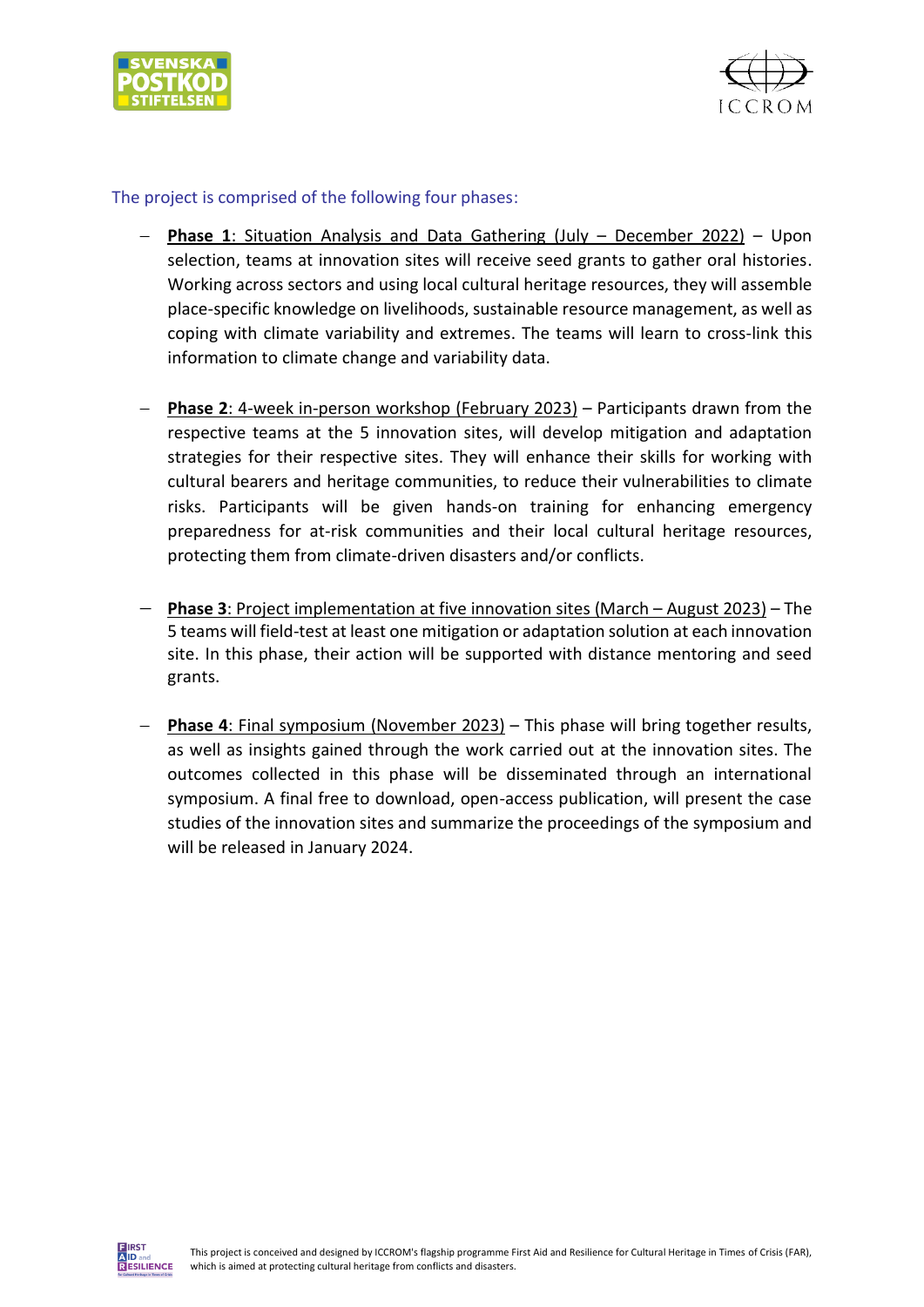



# **Why?**

Effects of global climate variability and change  $-$  sea level rise, floods, storms, and droughts – are disrupting the lives, livelihoods, and cultures of millions of people, driving forced migrations, giving rise to new tensions, and aggravating existing conflicts. For some regions, climate change is causing drastic changes, while for others, the pace of change is more gradual.

" Societal choices and actions implemented in the next decade determine the extent to which medium- and long-term pathways will deliver higher or lower climate resilient development. "

- IPCC WGII Sixth Assessment Report, 2022.

The [Climate.Culture.Peace](https://www.climateculturepeace.org/event/aa0e10db-006b-46ab-8012-f66df32d910b/summary?tm=SWyi9-wO7_rY27L261jMIaJbiL7ZQjiHmlq2mbaQUGo&locale=en-US) conference, which forms the basis of the *Net Zero* project, underscored the urgency of promoting better integration of culture and heritage in policies for climate action, disaster risk reduction and peacebuilding. Cases from the Middle East, Africa and Asia, regions which are most impacted by climate variability and change, highlight how knowledge embedded in culture and heritage could help in sustainable resource management – lessening food insecurity, promoting greater inter-communal harmony and reducing vulnerability to climate extremes.

Therefore, through an integrated approach, the project, *Net Zero: Heritage for Climate Action* aims to identify and field test integrated strategies for heritage safeguard, disaster risk reduction, climate action and peacebuilding. It will enhance coping capacities among vulnerable cultural bearers in 5 countries, whose lifeways and livelihoods are threatened by frequent extreme hazard events and/or conflicts driven by climate change.

# **Eligibility criteria**

Proposals are invited from institutions and organizations which:

- have a proven track record of working with communities (especially vulnerable groups) and successfully implementing projects on cultural heritage safeguard, sustainable development, disaster risk reduction and/or climate action.
- are highly motivated to promote culture-based climate action, disaster risk reduction and peacebuilding.
- are working in areas suffering from acute environmental stresses visible in the form of frequent extreme hazard events and/or climate-driven conflicts.
- are able to work across sectors, engage their respective local governments and enlist other partners.

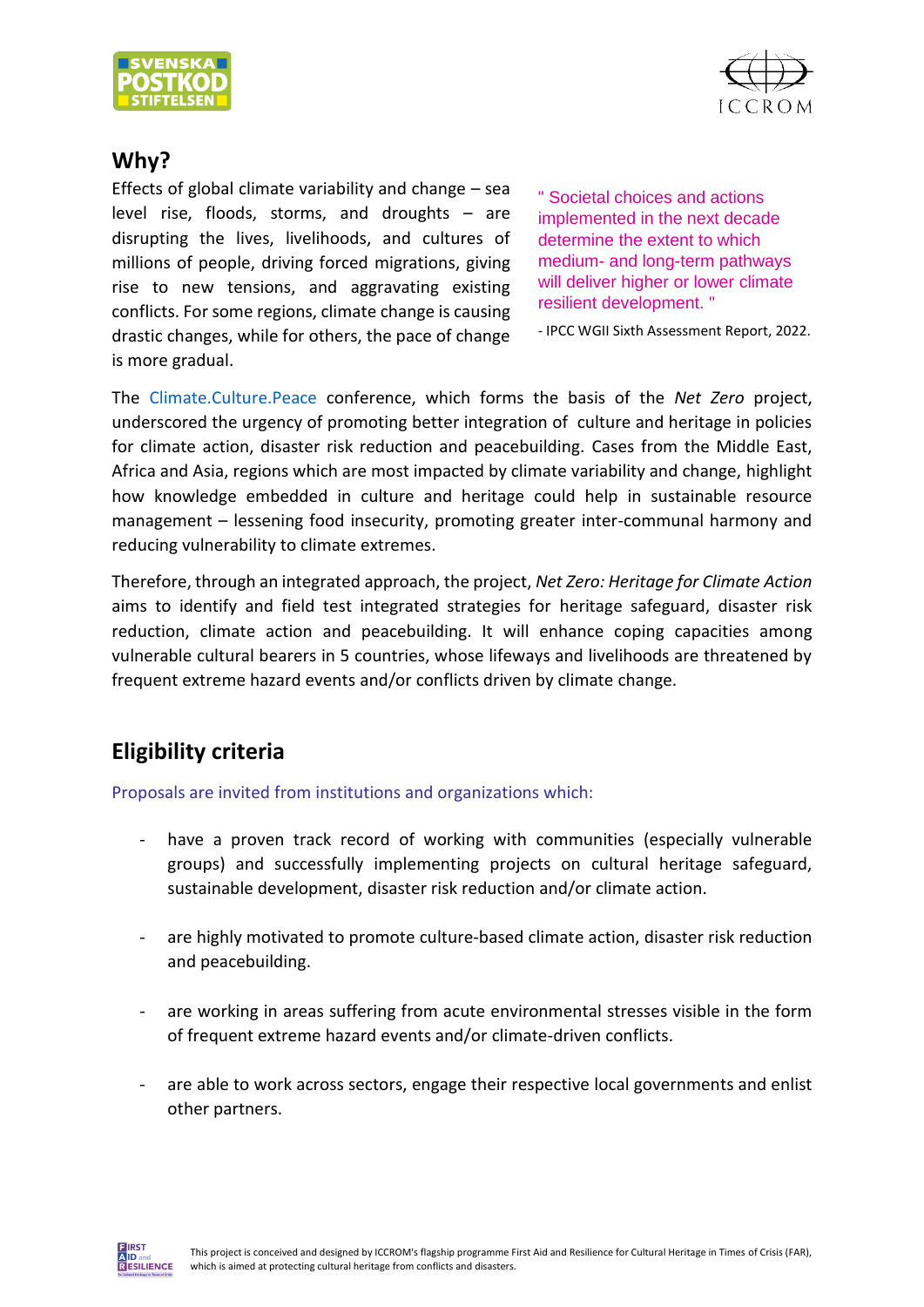



- have the capacity to use the seed grant and commit additional resources to complete all phases of the project.
- Have the ability to amplify the results at each innovation site by meaningfully engaging youth and young professionals.

Organization and their teams who have previous experience of working with indigenous communities or who have implemented successful projects in culture-based climate action and/or disaster risk reduction, will be prioritized.

# **How to apply?**

To be considered for selection, we invite interested organizations to share their project ideas by filling in the project proposal template and sending it to [far\\_programme@iccrom.org](mailto:far_programme@iccrom.org)

Proposals should clearly outline the following:

- What are the major climate-related risks to the local populations and their cultural heritage?
- How some of the most visible impacts are threatening peace and resilience<sup>6</sup> locally?
- Which cultural resources, knowledge and practices could help reduce these climaterelated risks and promote peace and resilience? Describe how these resources and practices could contribute to peace and resilience?
- Resources that you will be able to commit for the implementation of the project. This can include funds and the number of personnel and volunteers (if applicable) assigned to the project team.
- Upon completing the project, how would you build on the outcomes of the project?
- Share examples of community and/or culture-based past projects that your organization has successfully implemented. Include a short paragraph explaining the objectives and outcomes of the project(s).

In support of your application, you may share maps, documents and photos via WeTransfer or Google Drive.

<sup>6</sup> **Resilience** is defined as the capacity of social, economic and environmental systems to cope with a hazardous event or trend or disturbance, responding or reorganizing in ways that maintain their essential function, identity and structure while also maintaining the capacity for adaptation, learning and transformation. Source: IPCC WGII Sixth Assessment Report, *Technical Summary*, 2022. Available at: https://perma.cc/56NK-ABRV